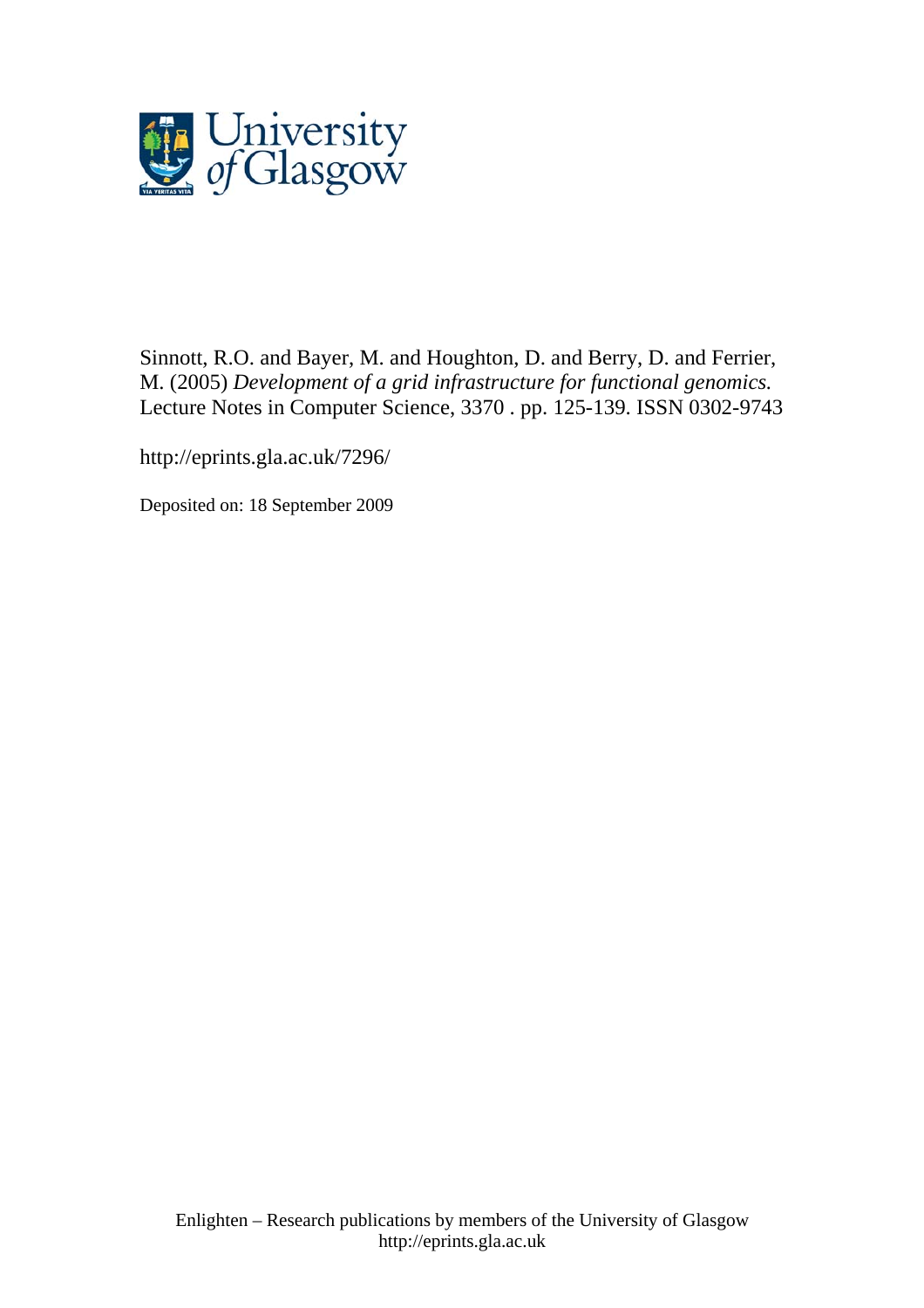# **Development of a Grid Infrastructure for Functional Genomics**

 $\mathbf{D}\mathbf{r}$  **R.** Sinnott $^1$ ,  $\mathbf{D}\mathbf{r}$   $\mathbf{M}$ . Bayer $^1$ ,  $\mathbf{D}$ . Houghton $^1$ ,  $\mathbf{D}\mathbf{r}$   $\mathbf{D}$ . Berry $^2$ ,  $\mathbf{M}$ . Ferrier $^2$ 

**1 National e-Science Centre, University of Glasgow, G12 8QQ,**  {[ros@dcs.gla.ac.uk](mailto:ros@dcs.gla.ac.uk)**,** [bayermm@dcs.gla.ac.uk](mailto:bayermm@dcs.gla.ac.uk)**,** [derekh@dcs.gla.ac.uk](mailto:derekh@dcs.gla.ac.uk)} **2 National e-Science Centre, University of Edinburgh, EH8 9AA**  {[daveb@nesc.ac.uk](mailto:daveb@nesc.ac.uk)**,** [magnus@nesc.ac.uk](mailto:magnus@nesc.ac.uk)}

**Abstract.** The BRIDGES project is incrementally developing and exploring database integration over six geographically distributed research sites with the framework of a Wellcome Trust biomedical research project (the Cardiovascular Functional Genomics project) to provide a sophisticated infrastructure for bioinfomaticians. Grid technologies are being used to facilitate this integration. Key issues to be investigated in BRIDGES are data integration and data federation, security, user friendliness, access to large scale computational facilities and incorporation of existing bioinformatics software solutions, both for visualisation as well as analysis of genomic data sets. This paper outlines the initial experiences in applying Grid technologies and outlines the on-going designs put forward to address these issues.

# **1 Introduction**

Hypertension affects a quarter of the adult population in western societies and is the major cause of cardiovascular mortalities. It is believed that hypertension is caused by a combination of factors including both genetic and environmental influences. The Wellcome Trust has funded a large (£4.34M) collaborative project (Cardiovascular Functional Genomics - 'CFG' [1]) to investigate the causes of hypertension. This five year project involves five UK and one Dutch site (depicted in Fig. 1). It is pursuing a strategy combining studies on rodent models of disease (mouse and rat) contemporaneously with studies of patients and population DNA collections. The project is a prime example of the large-scale computational problems associated with modern biology, with requirements to combine vast arrays of heterogeneous information about three species, human, mouse and rat.

Currently many of the activities that the CFG scientists undertake in performing their research are done in a time consuming and largely non-automated manner often requiring navigation to many different data resources web sites and following multiple links to potentially relevant information. Similarly, in their pursuit of novel genes and understanding their associated function the scientists often require access to large scale compute facilities to analyse their data sets, e.g. in performing large scale sequence comparisons or cross-correlations between large biological data sources.

The Biomedical Research Informatics Delivered by Grid Enables Services (BRIDGES) project [2] has recently been funded by the UK Department of Trade and Industry to directly address the needs of the CFG scientists and provide a thorough investigation of relevant technologies for this purpose. Specifically, BRIDGES will investigate the application of Open Grid Services Architecture – Data Access and Integration (OGSA-DAI) [3] and IBM's Information Integrator product [4] to deal with federation of distributed biomedical data. Evaluation and benchmarking of these technologies is an important component of the BRIDGES work. In addition security is extremely important for the scientists. The scientific data itself may have different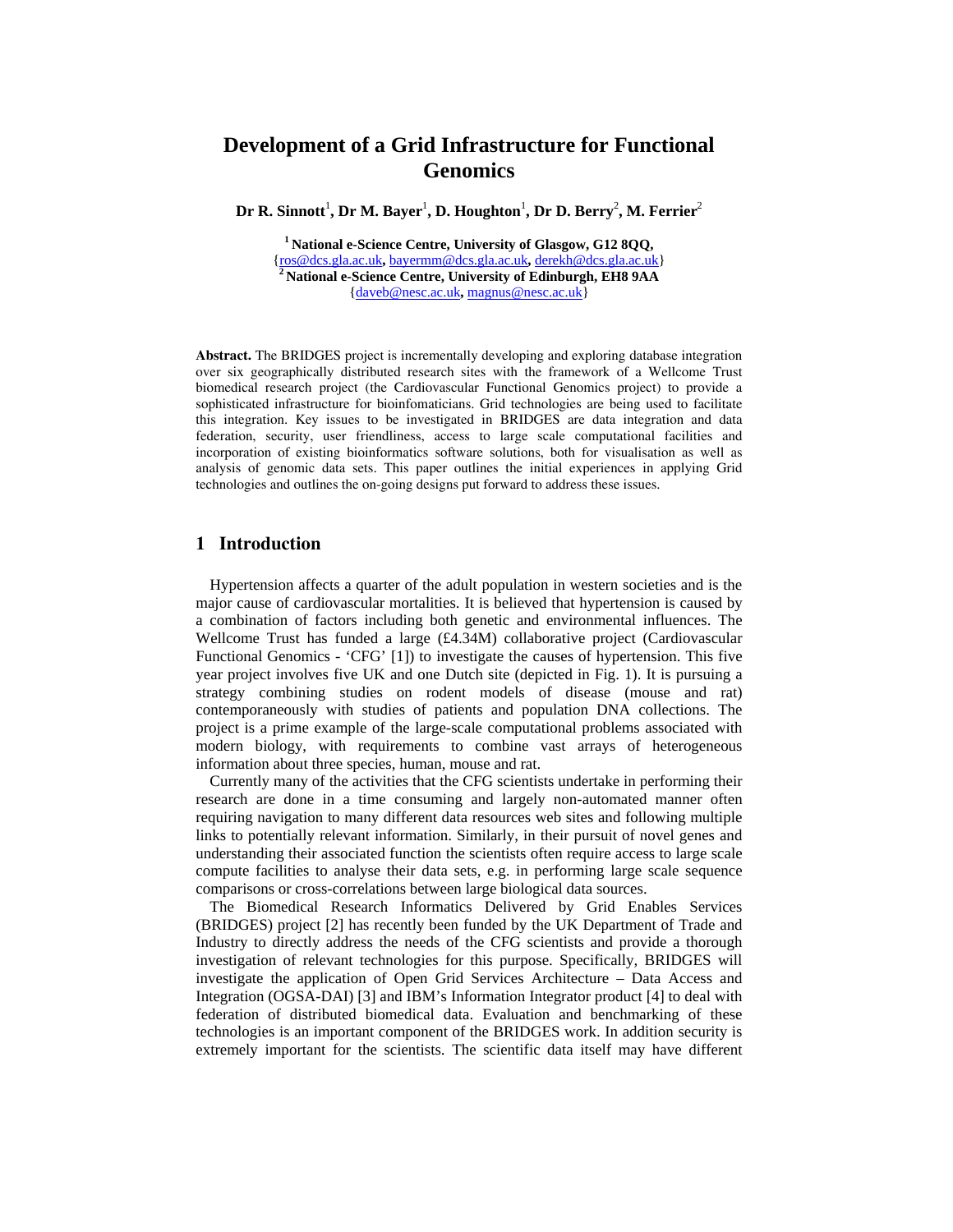characteristics. We consider three primary data kinds based upon their security characteristics:

- Public data: including public genome databases such as Ensembl [29] and GenBank [35], gene function databases such as LocusLink [36] and OMIM [37] and relevant publications databases such as PubMed [39] and MedLine [40];
- CFG specific data: that is to be shared between the CFG consortia only, or subsets of the CFG consortia;
- Private data: including potentially patient records and animal experiment data. This data has strict requirements on its access and usage which the Grid infrastructure must adhere to.

To meet these security requirements, Grid technology is being employed to establish a CFG *virtual organisation*. Virtual organisations provide a framework through which the rules associated with the participants and resources are agreed and enforced – especially those specific to security requirements. The distribution of CFG partners and the data security needs are depicted in Fig. 1. A central component to this virtual organisation is the notion of a Data Hub which is described in detail in section 2.



**Fig. 1.** Data Distribution and Security of CFG Partners

The Grid infrastructure to be deployed by BRIDGES should address all of the security concerns and interlinking of the different data sets in as transparent, and user friendly a manner as possible. The overall architecture and Grid related technologies themselves used to ensure this are discussed in section 2 (Overall Bridges Architecture), section 3 (Data Access and Integration), section 4 (Security Considerations) and section 5 (Portal Technologies). Issues and experiences in Grid enabling bioinformatics tools that the scientists use for visualisation of genomic data sets (and between data sets), as well as for analysis of these data sets on high throughput computational farms are discussed in section 6 (Grid Service Development). Finally in section 7, we draw conclusions and outline plans for the future, and provide acknowledgements.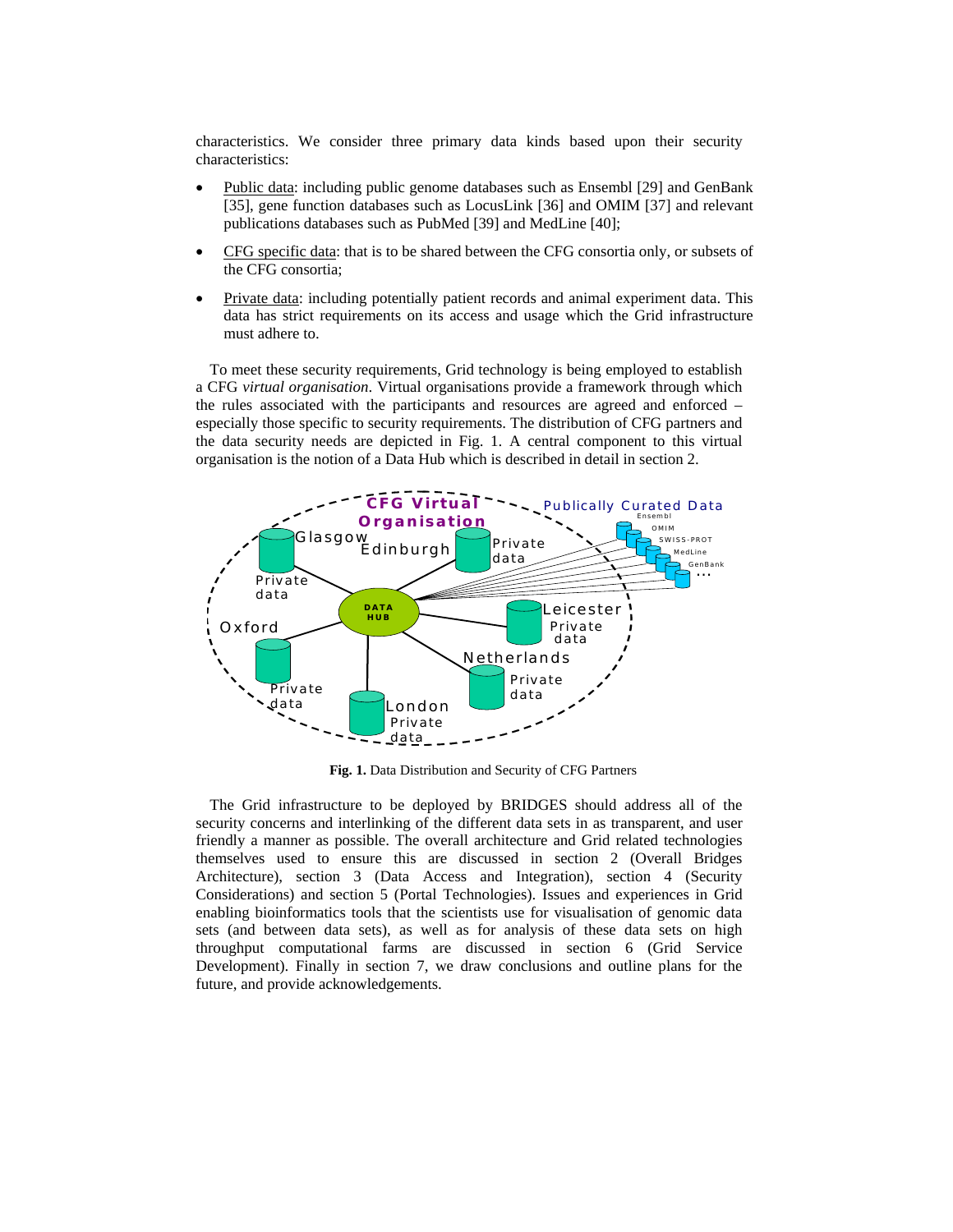## **2 Overall Bridges Architecture**

The architecture of the Bridges infrastructure is depicted in Fig. 2. A key component of this architecture is the Data Hub which represents both a local, DB2 based, data repository, and data made available via externally linked data sets (through Information Integrator federated views as described in section 2.2). These data sets exist in different remote locations with differing security requirements. Some data resources are held publicly whilst others are for usage only by specific CFG project partners, or in some instances, only by the local scientists. It is especially important that local security issues are considered. Hence this architecture assumes the existence of multiple different institutional firewalls. The Data Hub itself makes use of two key technologies: OGSA-DAI and IBM's Information Integrator.

#### **2.1 Grid Enabled Data Access and Integration Solutions**

The Grid community is currently developing appropriate specifications for data access and integration in a Grid environment through the Data Access and Integration Service working group [20] at fora such as the Global Grid Forum [21]. Much of this work is driven by results from the OGSA-DAI project [3] and the recently funded follow up project, Data Access and Integration 2 (DAIT) [3]. OGSA\_DAI/DAIT is a collaborative programme of work involving the Universities of Edinburgh, Manchester and Newcastle, the National e-Science Centre, with industrial participation by IBM and Oracle. Their principal objective is to produce open source database access and integration middleware which meets the needs of the UK e-Science community for developing Grid and Grid related applications. Its scope includes the definition and development of generic Grid data services providing access to and integration of data held in relational database management systems, as well as semi-structured data held in XML repositories.

OGSA-DAI have focused upon making these data resources available within an OGSA compliant architecture. The OGSA-DAI Grid services themselves provide the basic operations that can be used to perform sophisticated operations such as data federation and distributed queries within a Grid environment, hiding concerns such as database driver technology, data formatting techniques and delivery mechanisms from clients. This is achieved by the provision of a Grid-enabled middleware reference implementation of the components required to access and control data sources and resources.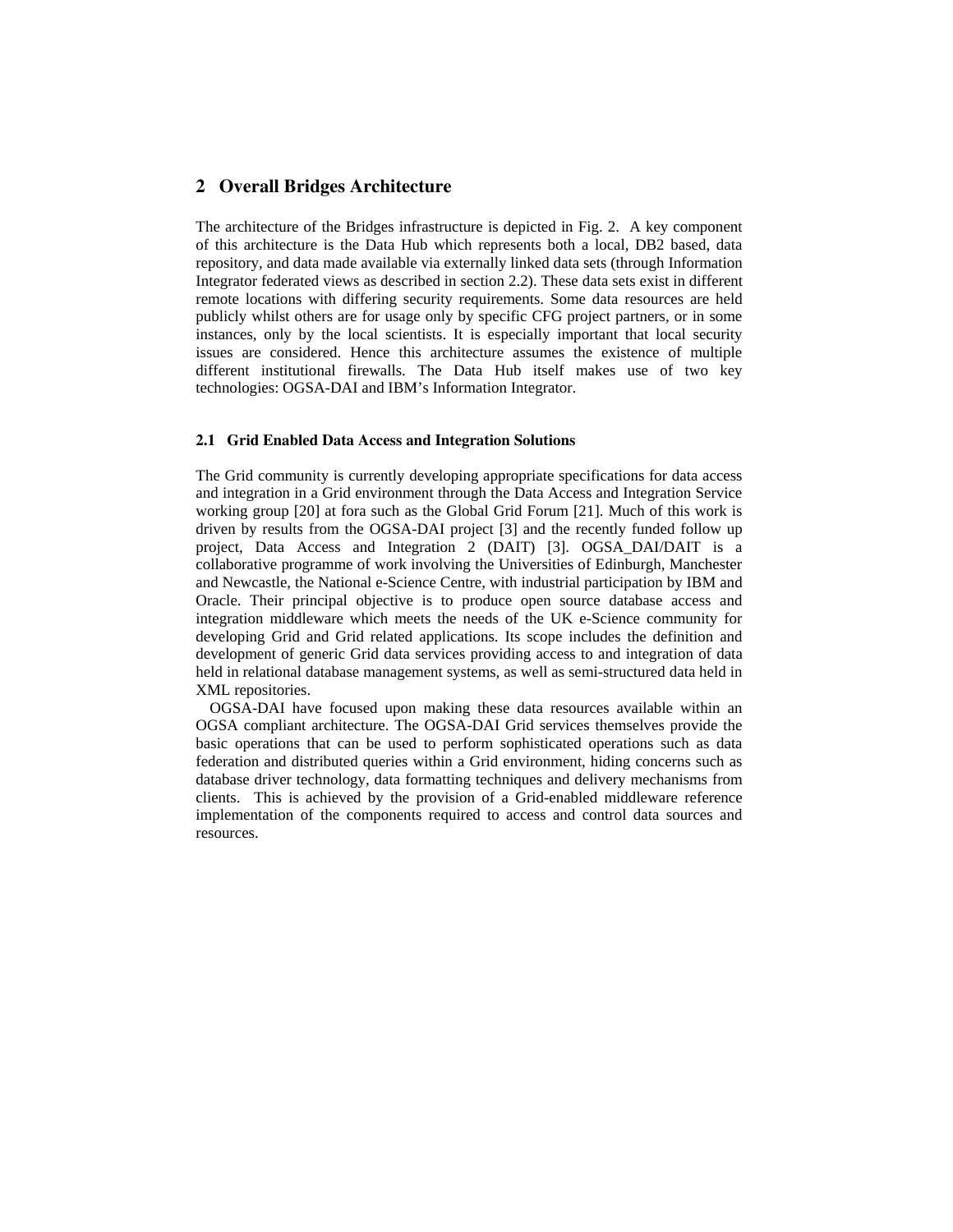

**Fig. 2.** Overall Bridges Architecture

OGSA-DAI itself can be considered as a number of co-operating Grid services. These Grid services provide a middleware layer for accessing the potentially remote systems that actually hold the data, i.e. the relational databases, XML databases or, as planned for the near future, flat file structures. Clients requiring data held within such databases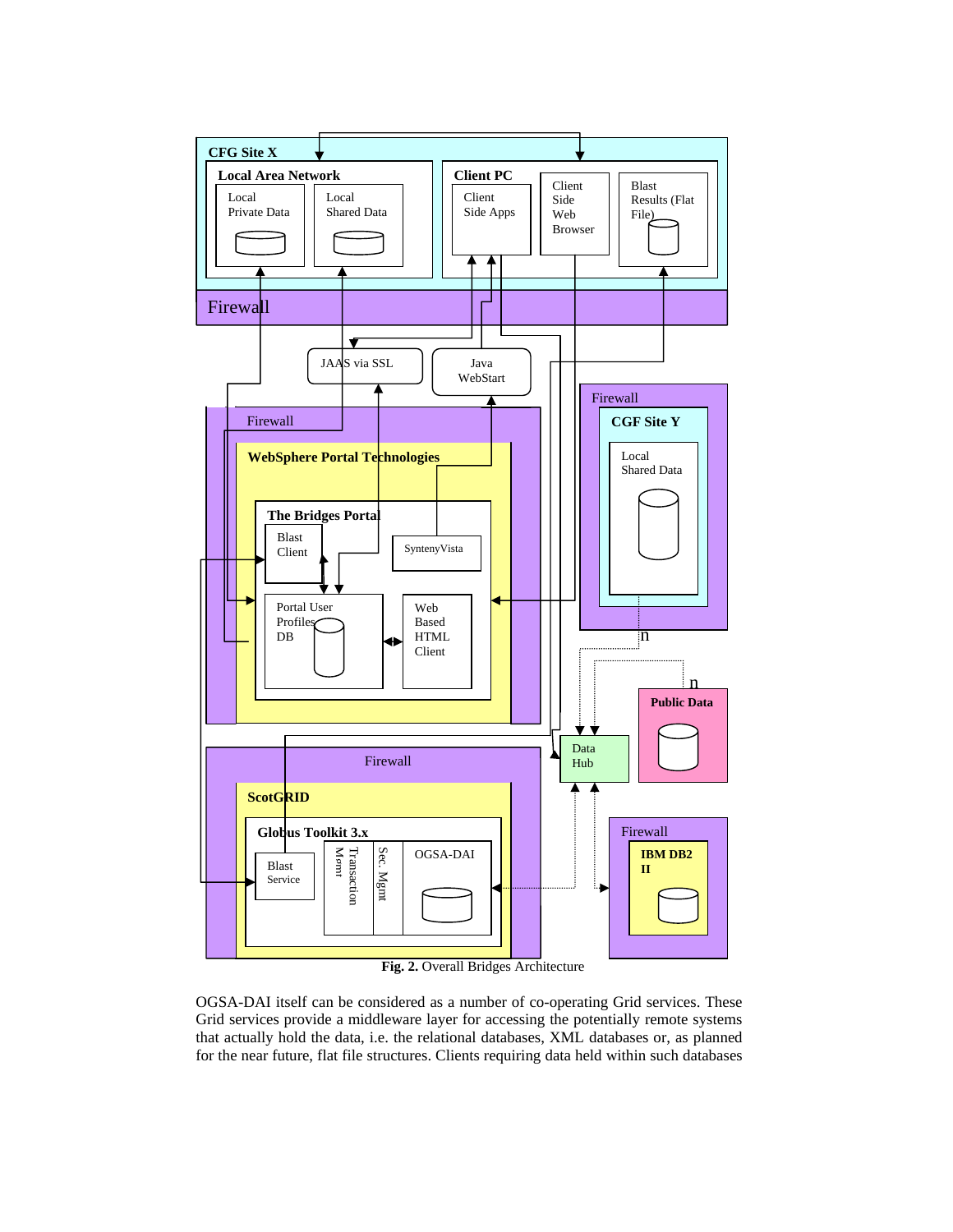access the data via the OGSA-DAI Grid services. The precise functionality realised by OGSA-DAI is described in detail in the Grid Data Service Specification [22]. A typical scenario describing how this functionality might be applied to find, access and use (remote) data sets involves a persistent DAI Service Group Registry (made available via a Grid services hosting container such as Apache Tomcat [23]) offering persistent service factories (used for creating services to access and use specific data resources). Clients would contact the DAI Service Group Registry to find out what data sets are available, and once a required data source was found, create an instance of the Grid data service (via the appropriate factory) that would give access to this resource. The client can then issue queries (submit *Perform* operations via XML documents) to this Grid data service which extracts the queries and submits them to the appropriate databases, e.g. as SQL queries, before results are finally returned in XML documents. Extensions to this scenario to have multiple Grid data services supporting multiple, parallel queries executing through a given client query are possible.

# **2.2 Commercial Data Access and Integration Solutions**

Information Integrator – which was previously known as DiscoveryLink - has been developed to meet the challenge of integrating and analyzing large quantities of diverse scientific data from a variety of life sciences domains. IBM Information Integrator offers single-query access to existing databases, applications and search engines. The Information Integrator solution includes the combined resources of Information Integrator middleware and IBM Life Sciences services. Using this software, IBM Life Sciences services can create new components that allow specialized databases—for proteomics, genomics, combinatorial chemistry, or high-throughput screening—to be accessed and integrated quickly and easily. This is depicted in Fig. 3.



**Fig. 3.** IBM Information Integrator Data Access and Integration

At the far right of Fig. 3 are the data sources. Information Integrator talks to the sources using wrappers, which use the data source's own client-server mechanism to interact with the sources in their native dialect. Information Integrator has a local catalogue in which it stores information (metadata) about the data accessible (both local data, if any, and data at the backend data sources). Applications of Information Integrator manipulate data using any supported SQL API, for example, ODBC or JDBC are supported, as well as embedded SQL. Thus an Information Integrator application looks like any normal database application.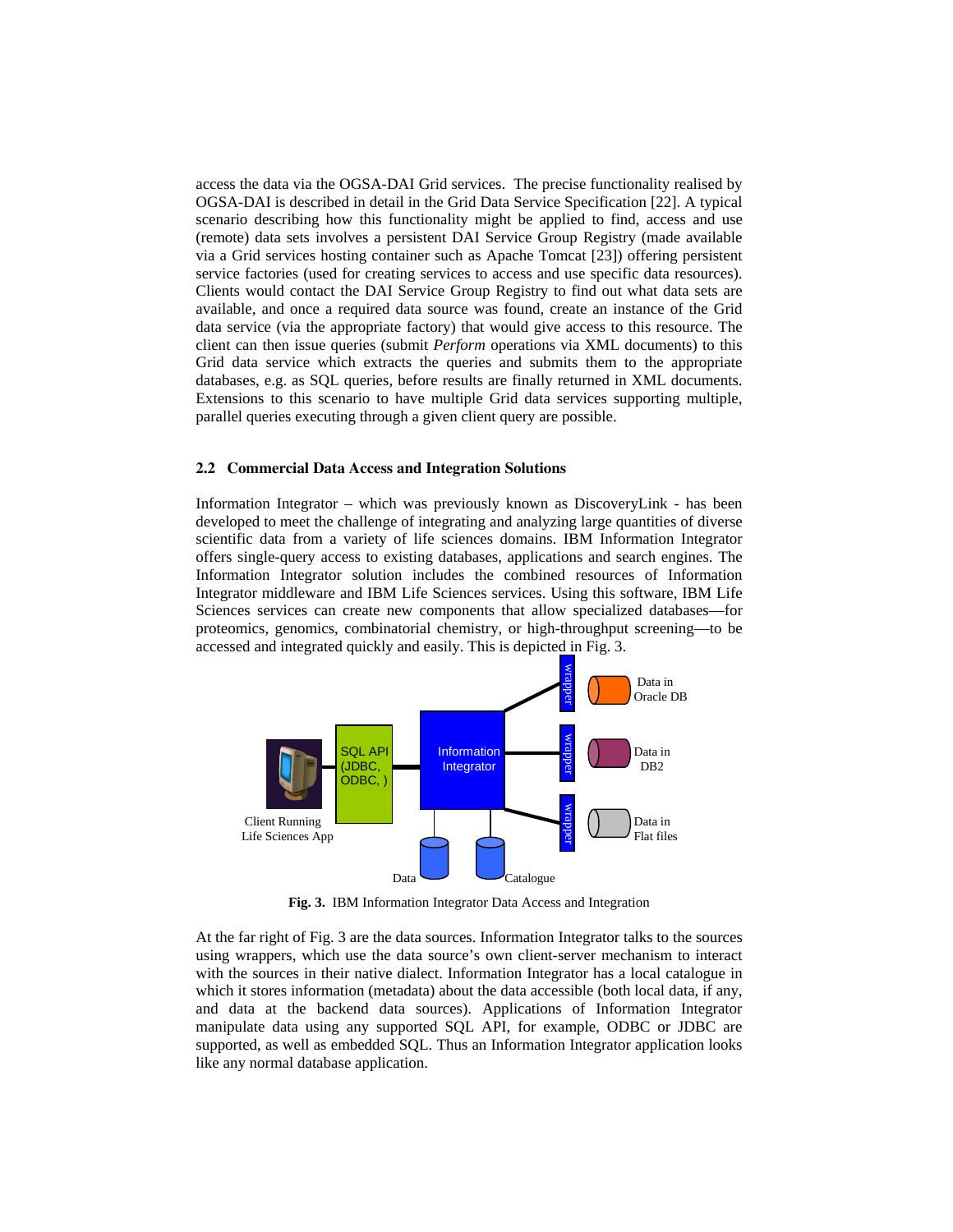OGSA-DAI and Information Integrator have broadly similar aims: to connect distributed heterogeneous data resources. It is important that these two offerings are compared in a realistic life science environment. BRIDGES investigations will provide valuable information on the benefits of both of these solutions which will inform the wider Grid and life science communities. Currently the Information Integrator product for example requires programmatic access to different data repositories. This is not always the case - indeed it is normal for the life science public resources to *not* offer programmatic APIs where for example SQL based queries can be issued. Instead, these resources will generally offer only a web based front end for query submission, or make available their databases as compressed downloadable files. Similarly, open issues are being discovered with the current OGSA-DAI implementation, e.g. the ability to query resources offered as flat files, e.g. bioinformatics resources such as SWISS-PROT, and perform distributed joins across multiple remote databases.

The focus of OGSA\_DAI and Information Integrator is primarily upon access and integration of data and not specifically upon security concerns. Security in the context of the Grid is an area that is currently receiving much attention since it is a crucial factor in the wider uptake of the Grid. There are numerous standards under development addressing aspects of security [10,24]. Within BRIDGES we are considering two security aspects: authentication and authorisation. These are of course considered in conjunction with existing best practice security, e.g. firewalls.

## **3 Security Considerations**

Authentication is widely recognised as being only a starting point in establishing the security of a given Grid based system [3]. Authentication allows establishment of the identity of Grid users. The UK e-Science community has established a public key infrastructure (PKI) based upon X.509 certificates [2] for authentication which are issued through a central Certificate Authority (CA) at Rutherford Appleton Laboratories (RAL) in the UK [13]. These certificates are used to maintain a strong binding between a user's name and their public key when accessing remote Grid resources. It is recognised [3] however, that this approach to certification is unlikely to scale to a wider community, e.g. once Grid technologies are rolled out to the (life sciences) masses.

In the context of the Grid, X.509 based certificates are used to support the establishment and management of virtual organisations (VOs). Currently, however, existing solutions to establishing VOs do not adequately address the security needs of VO members. A fundamental requirement in establishing a VO is to ensure that efficient access control is achieved. Access control is usually done by comparing the authenticated name of an entity to a name in an Access Control List. In the UK e-Science Level 2 Grid [25] for example, which is based upon Globus toolkit version 2 [17], statically maintained "gridmap files" are used to limit who may or may not gain access to remote resources. This is achieved through so called Grid *gatekeepers*. This approach lacks scalability, manageability and does not meet the needs of dynamicity inherent to VOs. It is also limited in the level of granularity of the security model, e.g. in supporting fine grained authorisation to shared resources by potentially, dynamically changing collaborating VO members. We note that the CFG VO is unlikely to be especially dynamic however.

To improve this situation, authentication should be augmented with authorisation capabilities, which in this context can be considered as what Grid users are allowed to do on a given Grid end-system. This "what users are allowed to do" can also be interpreted as the privileges users have been allocated on those end-systems. The X.509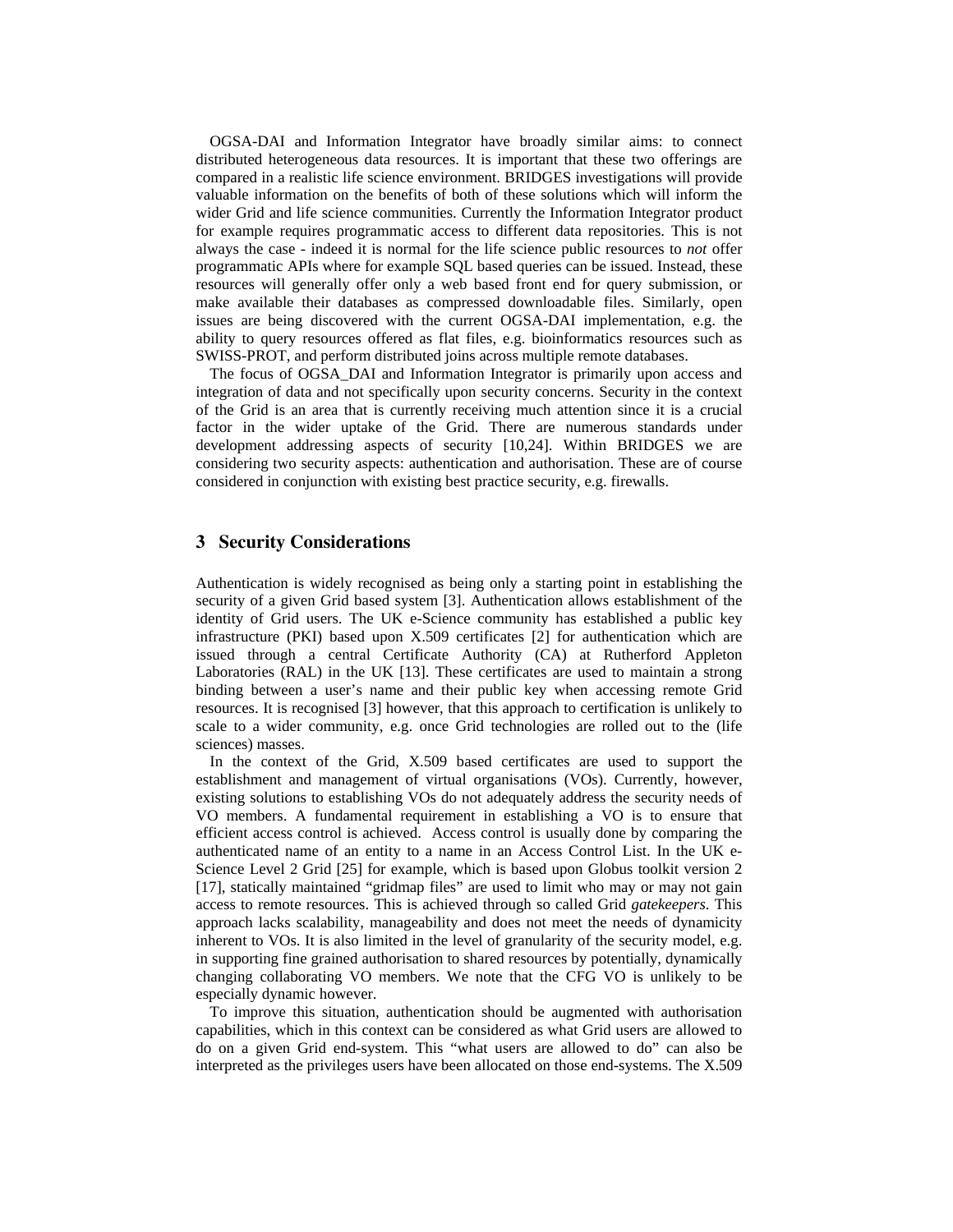standard [2] has standardised the certificates of a privilege management infrastructure (PMI). A PMI can be considered as being related to authorisation in much the same way as a PKI is related to authentication. Consequently, there are many similar concepts in PKIs and PMIs. An outline of these concepts and their relationship are discussed in detail in [6].

A key concept from PMI are attribute certificates (ACs) which, in much the same manner as public key certificates in PKI, maintain a strong binding between a user's name and one or more privilege attributes. The entity that digitally signs a public key certificate is called a Certification Authority (CA) whilst the entity that signs an AC is called an Attribute Authority (AA). The root of trust of a PKI is sometimes called the root CA – which in terms of the UK e-Science community is given by the Grid Support centre at RAL [13]. The root of trust of the PMI is called the source of authority (SOA). CAs may have subordinate CAs whom they trust and to which they delegate the powers of authentication and certification. Similarly, SOAs may delegate their powers of authorisation to subordinate AAs. If a user needs to have their signing key revoked, a CA will issue a certificate revocation list. Similarly, if a user needs to have authorisation permissions revoked, an AA will issue an attribute certificate revocation list (ACRL). Typically, a given users' access rights are held as access control lists (ACLs) within each target resource. In an X.509 PMI, the access rights are held within the privilege attributes of ACs that are issued to users. A given privilege attribute within an AC will describe one or more of the user's access rights. A target resource will then read a user's AC to see if they are allowed to perform the action being requested.

The Privilege and Role Management Infrastructure Standards Validation (PERMIS) [15,16] is a role based authorisation infrastructure that realises a PMI – indeed the PERMIS project built and validated the world's first X.509 attribute certificate based authorisation infrastructure. Role Based Access Control (RBAC) models have been designed to make access control manageable and scalable [8]. To cater for RBAC solution for many applications, the PERMIS access control module has been developed [6,7]. It is a standards-based Java API that allows developers of resource gateways (gatekeepers) to enquire if a particular access to the resource should be allowed. PERMIS RBAC uses XML based policies defining rules, specifying which access control decisions are to be made for given VO resources [9]. These rules comprise:

definitions of subjects that can be assigned roles;

• definitions of Source of Authority (SOA) - trusted to assign roles to subjects;

- definitions of roles and their hierarchical relationships;
- definitions of what roles can be assigned to which subjects;
- definitions of targets that are governed by the policy;
- the conditions under which a subject can be granted access.

The roles are assigned to subjects by issuing them with a standard X.509 Attribute Certificate [2]. The PERMIS team are currently working closely with the Globus team to design a standard Security Assertion Markup Language (SAML) [17] interface to any authorisation infrastructure. This will allow Grid applications to plug and play any authorisation infrastructure. As a result, the BRIDGES project has agreed to work with the PERMIS team and provide a rigorous investigation of security authorisation in a Grid biomedical context. Currently PERMIS has been extended with the SAML API and work is on-going to extend Globus Toolkit version 3 with a similar API [21]. The expected date for release of the extended GT3 is April 2004. Currently the BRIDGES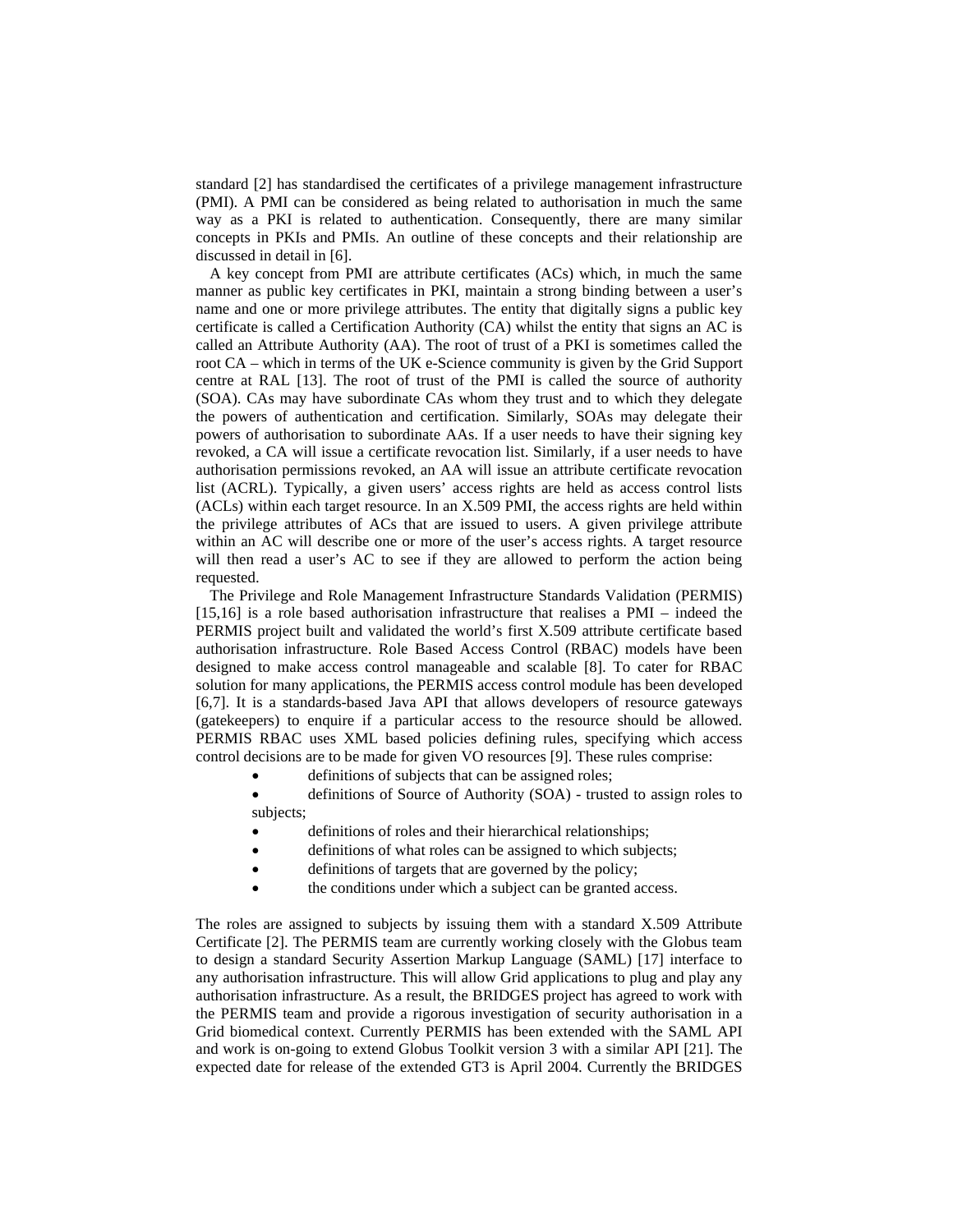team is involved in defining suitable XML based policies suitable for the security authorisation requirements of the CFG project consortia, and identifying policy decision and enforcement points to be used when accessing the Grid services and associated CFG specific data sets. We are also involved in discussions in how remote CFG sites might make available their data sets in as secure a manner as possible, without compromising their local security requirements, e.g. through restricted and controlled opening of firewalls. Avenues incorporating existing solutions like *ssh/scp* are being explored.

In addition to authentication and authorisation security aspects, a key requirement of the CFG scientists is related to privacy. Privacy relates to the use of data, in the context of consent established by the data owner. There is little prior art in privacy Grid science, although there is useful UK background in privacy including hospital systems [18]. Web based standards such as P3P [19] may contribute to only a small fraction of the necessary security mechanisms. The area of privacy of biomedical data will be investigated as work on BRIDGES evolves.

# **4 Portal Technologies**

There are various possibilities available for hosting the services to be made available to the CFG scientists. Given that user friendliness is a key aspect, development of a project portal was made. This portal should provide a personalisable environment that the scientist is offered to explore all of the (Grid related) software, data resources and general information associated with the BRIDGES, and hence the CFG projects. Portals in general offer several key advantages as a hosting and delivery mechanism for Grid services. They are:

- Highly flexible and extensible solutions
- Support content and information delivery suitable to users role
- Standardized look and feel across application suite
- Single entry point for services, data resources

Arguably the most mature portal technology on the market and the market leader is IBM WebSphere Portal Server, which has been used to develop the BRIDGES portal, although we note that several other solutions were also investigated including GridSphere [26] and the Commodity Grid toolkit [27]. WebSphere Portal Server runs as another layer on top of the highly developed WebSphere Application Server. Since this provides a fully functional enterprise Java hosting environment it is possible to deploy a Java based Grid service instance within the same virtual machine container.

The BRIDGES portal is shown in Fig. 4.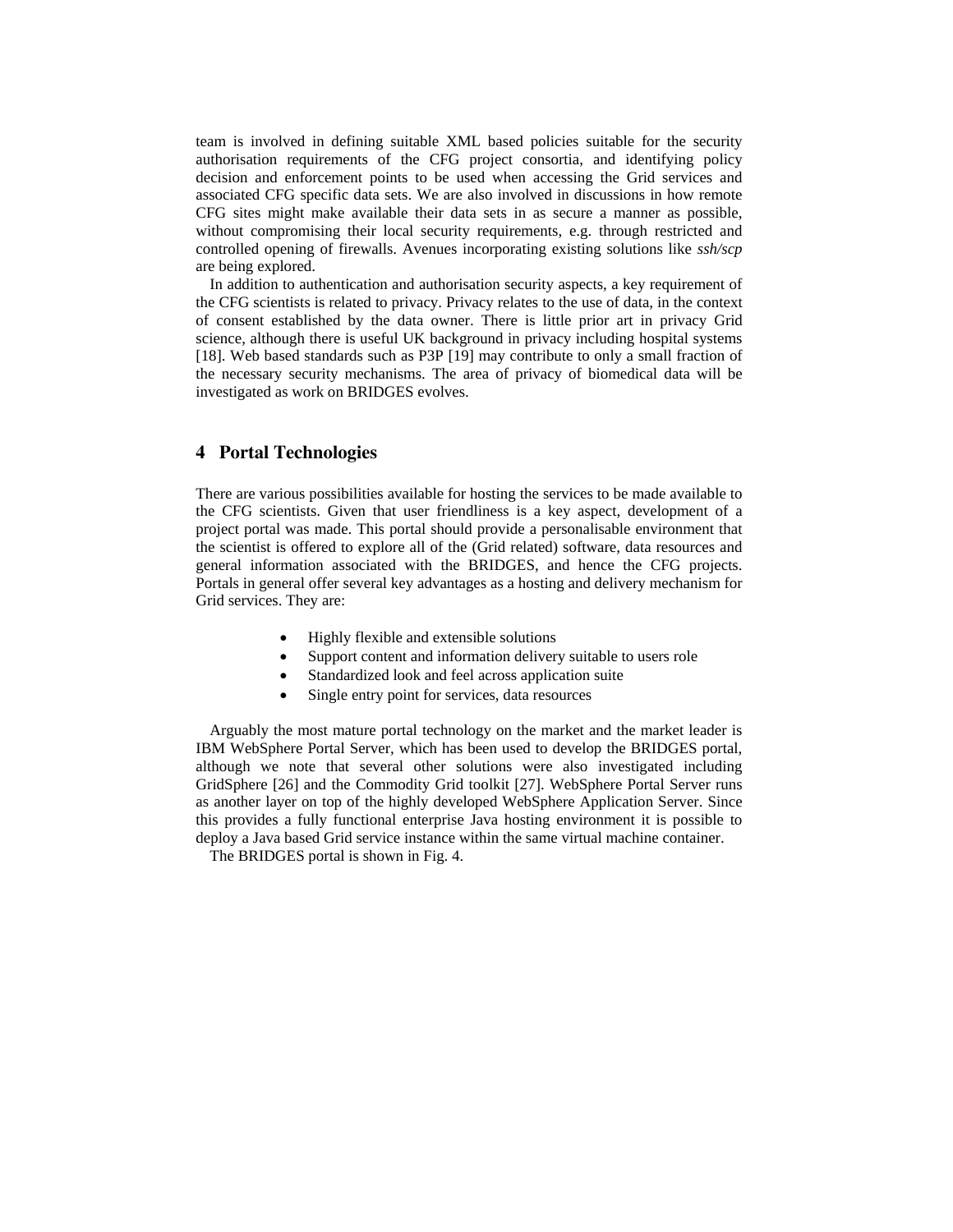

**Fig. 4.** BRIDGES Portal

This portal provides an integrated and personalisable environment through which the scientists have access to the various Grid services that they need. This will include Grid data services for the various information repositories of interest to the scientists; Grid services for visualisation of genomic data sets, and Grid services for analysis of genomic data sets. Currently the portal supports Grid enabled visualisation and analysis tools. Work is on-going in development of the Grid data services making use of the Data Hub and hence remote federated data sets.

Integral to the portal is security. The scientists have been issued (by the UK e-Science Certification Authority) with X.509 certificates which are embedded in their browsers. Depending upon the role of the portal user (e.g. scientist, systems administrator, principal investigator etc) the X.509 certificate is used to limit what services the portal user sees and subsequently is allowed to invoke. Of course only certificates for scientists involved with the CFG virtual organisation are recognised, hence non-authorised access to the portal and the services/data sets available there is not possible. A generic mapping between certificates used for authentication and certificates used for fine grained authorisation is currently under development.

# **5 Grid Service Development**

At the time of writing several trial-Grid services have been engineered and made available through the BRIDGES portal. We describe each of these in turn.

#### **5.1 Grid Enabled Synteny Visualisation Services**

*Synteny* is the condition of two or more genes being located on the same chromosome. Of particular interest to the CFG scientists is conserved synteny which may be defined as the condition where a syntenic group of genes from one species have orthologues (similar genes, where the similarity itself can be ascertained through a combination of approaches such as protein sequence similarity, structure, function etc) in another species.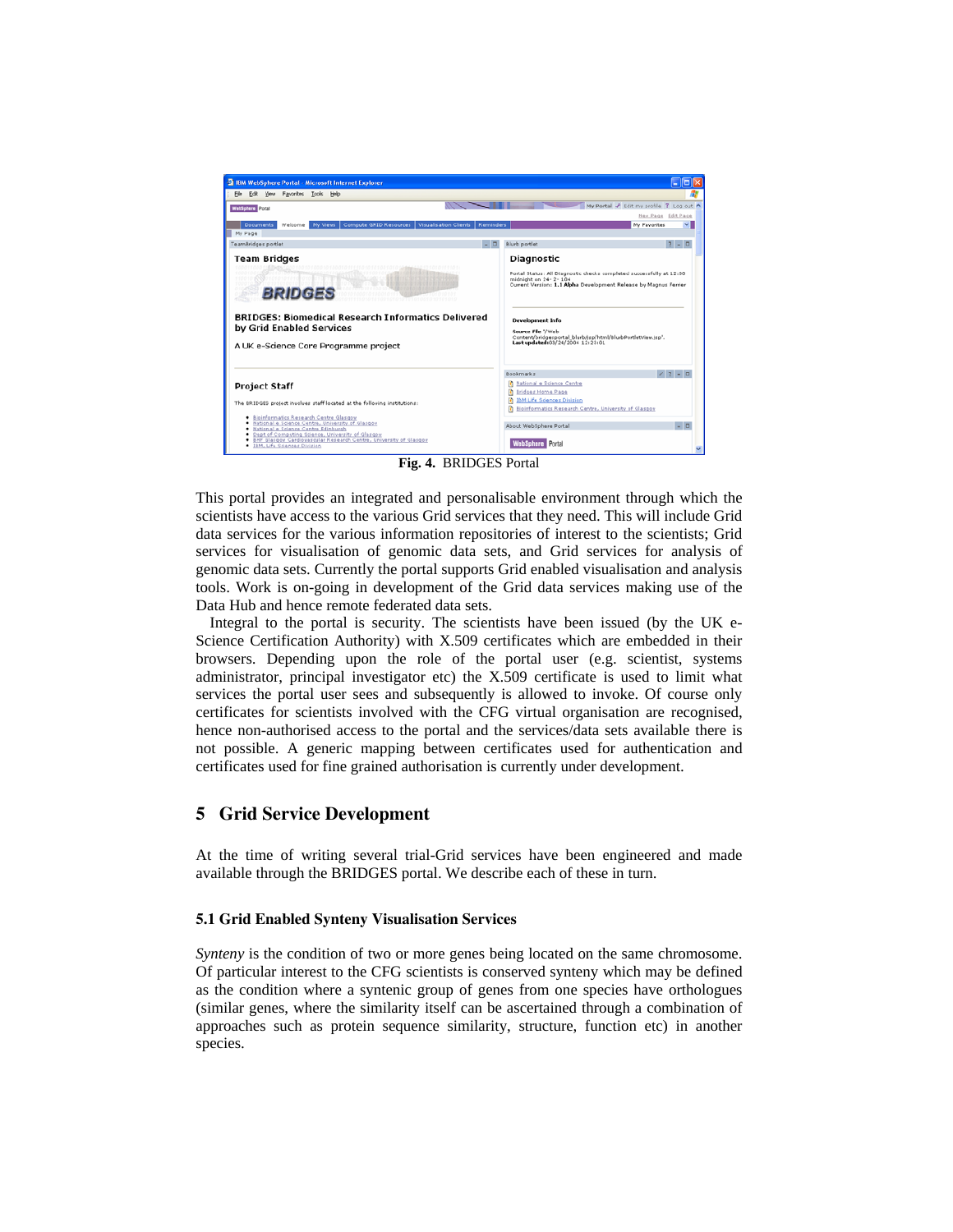The analysis of conserved synteny between the different organisms (e.g. mouse, rat and human), in combination with quantitative trait loci (QTL) data [28] and microarray experiments, is one of the main methods used by the CFG scientists in investigating hypertension. Their aim is to discover genes responsible for hypertension in rat or mouse organisms and translate these findings into knowledge about the mechanisms for hypertension in human. It should be noted that knowledge of syntenic relationships and of known QTLs between organisms provides supporting, but not necessarily guaranteed, evidence about the location and functional role of candidate genes causing hypertension between species.

In displaying conserved synteny, two or more chromosomes need to be shown simultaneously. SyntenyVista was developed for this purpose as shown in Fig. 5. Originally SyntenyVista was developed under the assumption that the relevant chromosome data sets were locally available, e.g. as files on the same machine where SyntenyVista itself was running. This has numerous limitations. Firstly, the user must manually download the relevant data sets, and possibly the complete databases from public resources offering syntenic information, e.g. Ensembl [29]. Secondly, each time the user wants to visualise syntenic data sets, they need to manually check, e.g. by visiting the public data repository, whether a newer more up to date version of their syntenic data set is available. Grid technology offers a mechanism to overcome these restrictions, through automatically accessing and pulling down relevant remote data sets as and when needed.



**Fig. 5.** Grid Enabled Syntenic Visualisation Tool

To achieve this SyntenyVista has been augmented with OGSA-DAI capabilities. Specifically, SyntenyVista is now able to access remote syntenic data sources and pull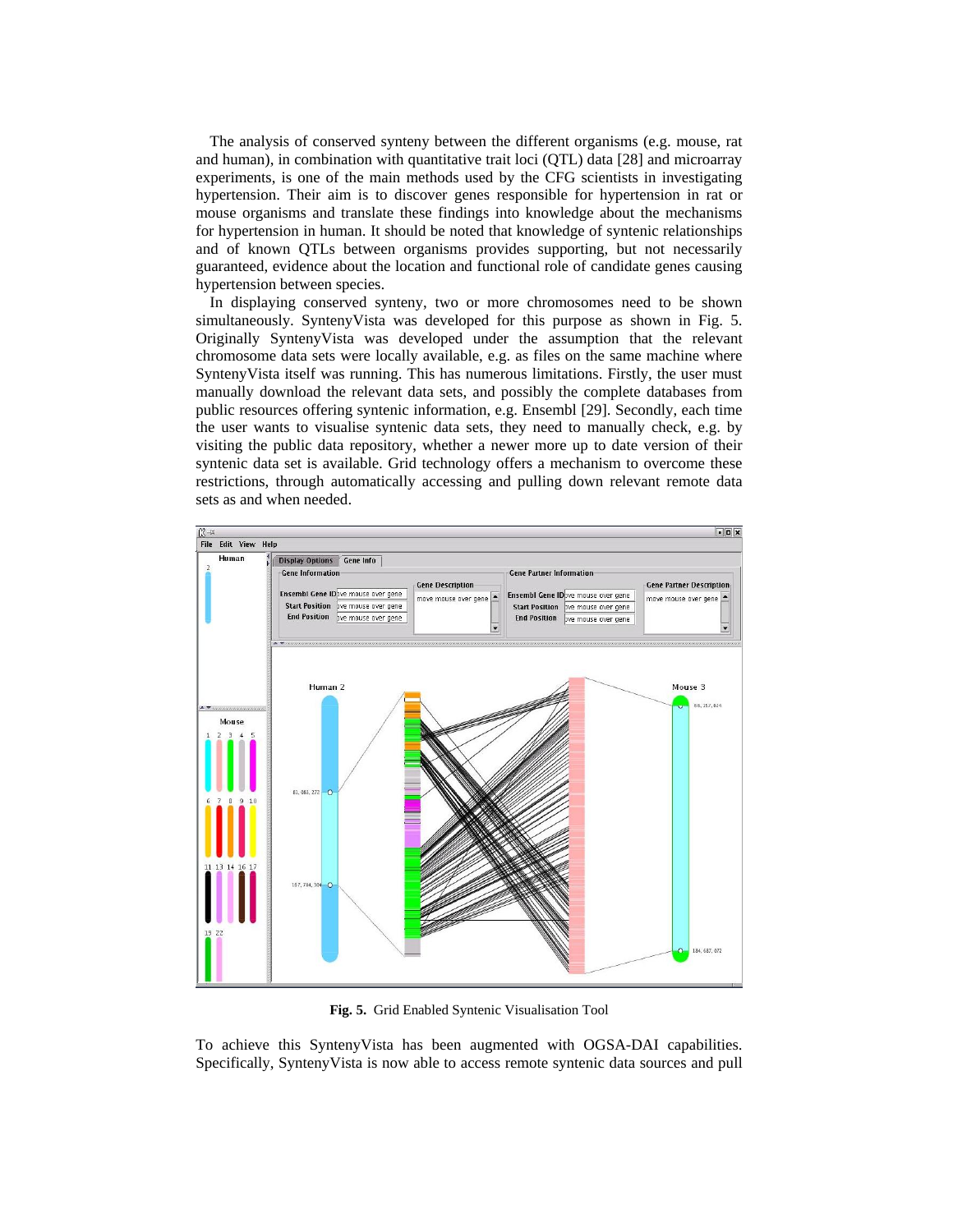down (cache) them as needed. The portal delivery mechanism for SyntenyVista itself is via Sun's WebStart [30]. The Java WebStart technology simplifies deployment of Java applications and enables launch of full-featured applications through single clicks from web browsers. Upon launching SytenyVista from the portal, automatic checks are done to ensure that the latest version of the software is available, and if not, automatically downloaded and installed.

The Grid enabled version of SyntenyVista automatically checks on syntenic data sets that might have been cached already. When these are available, they are loaded (onto the pallet on the left hand side of Fig. 5). Users are then able to drag these onto the main window to see where synteny might be present between different chromosomes. When these data sets are not cached locally, remote resources accessible via OGSA-DAI are accessed and the data pulled down. Currently the Grid data services for finding syntenic data sets are under development, and as such the current implementation uses OGSA-DAI directly to connect to a single syntenic data source (Ensembl).

## **5.2 Grid Enabling BLAST Services**

Bioinformaticians typically need to be able to find similarities between different genomic or protein sequences. The Basic Local Aligment Search Tool (BLAST) [31] has been developed to perform this function. Numerous versions of BLAST currently exist which are targeted towards different sequence data sets and offer various levels of performance and accuracy metrics. Typically full scale BLAST jobs across whole genomes is a highly compute intensive activity. As a result, large scale compute farms are often required.

The ScotGrid computational resource at the University of Glasgow offers precisely such a high throughput compute facility [32]. It is the e-Science resource at the University of Glasgow and represents a consolidation of resources across a variety of research groups and departments. It is used by varieties of scientists across the university and internationally including particle physicists, electronic engineers, computer scientists and bioinformaticians. ScotGrid itself offers a Beowolf Linux cluster with the equivalent of 330 1GHz processors and 15TB disk space comprised of IBM xSeries, Blade server, FAStT500 and Dell and Cisco technologies. It uses the Maui scheduling software [33] which itself is a based on OpenPBS [34].

To provide Grid enabled BLAST services accessing and using ScotGrid, it was required that the BLAST software was ported into the Grid environment, i.e. made available as a GT3 based Grid service. The original version of BLAST we used was implemented in C hence this required writing appropriate Java wrappers and exploiting specific GT3 APIs. The current prototype for GT3 BLAST job submission is based on the GT3 core only, and involves a simple wrapper to OpenPBS commands, due to difficulties with the full GT3 installation.

BLAST takes in a search sequence and assumes a target sequence database. This requires that the source and target data sets were staged onto the ScotGrid infrastructure, and the results pulled off once the job itself had completed. It should be noted that in the current implementation, we simply keep a copy of the relevant target database on ScotGrid, however it is expected that this solution will be modified once we deal with more security dependent data sets. Job monitoring services based on usage of the OpenPBS API have also been implemented. These Grid services and monitoring services are all available through the BRIDGES portal and provide a valuable resource to the CFG scientists.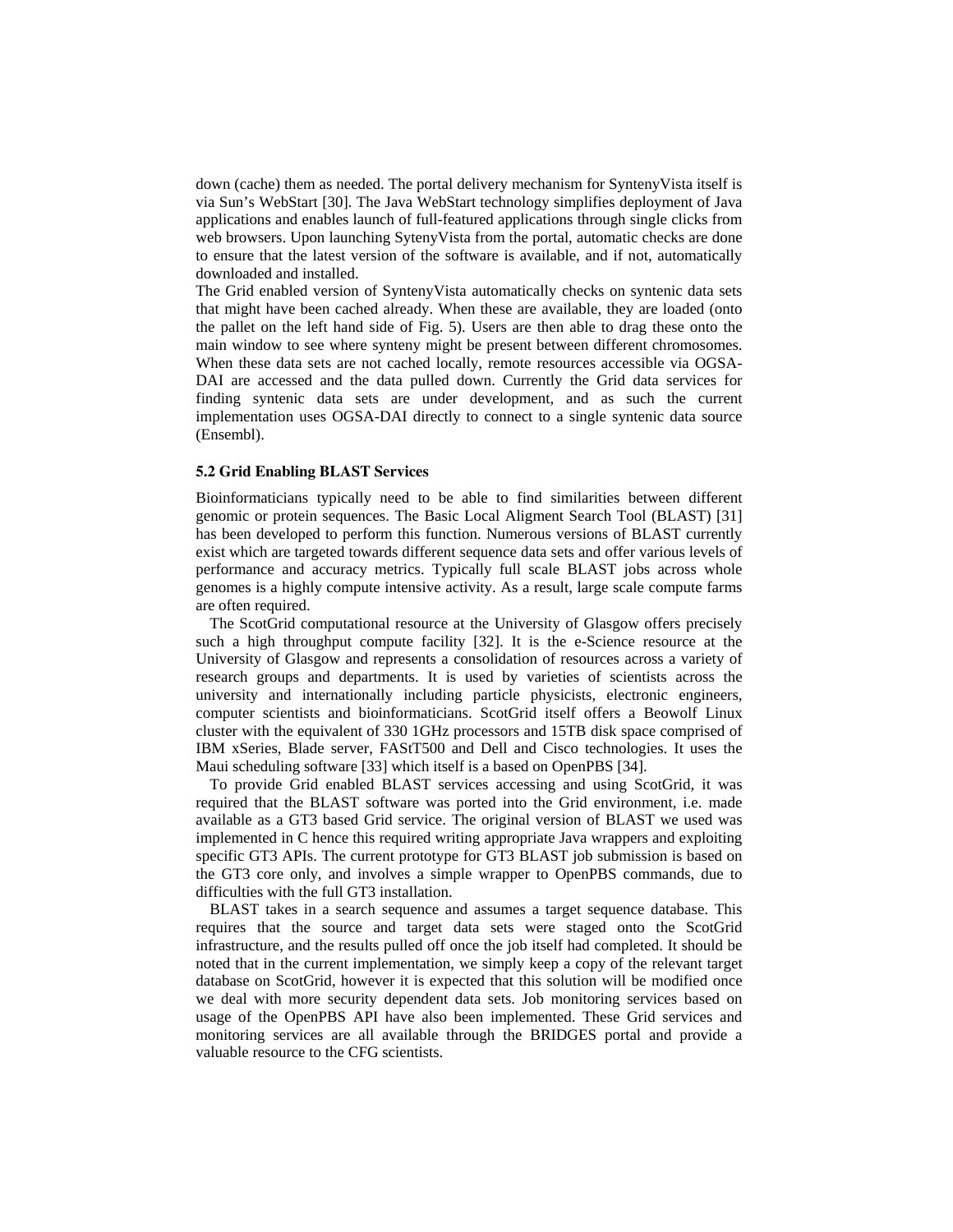#### **6 Conclusions and Acknowledgements**

The BRIDGES project began in October 2003 and is engaged in the evaluation of a wide variety of Grid technologies applied to the life science domain. Focus thus far has been oriented towards, mainstream implementations of Grid technology such as Globus toolkit, and its recent web service based version (GT3). GT3 usage has not been without issues however, and often workaround solutions have been necessary. For example, full installation of GT3 with GRAM for job submission/management capabilities was found to be especially problematic due to undocumented operating systems dependencies. Further, since we often required software to run on Windows OS flavours, e.g. for running WebSphere portal software, compromises had to be made between the architecture and design, and the final systems that have been implemented.

The current implementation has provided a proof of concept prototype. The next phase of the work will look in more detail at the key requirements of the CFG scientists. For example, the scientists are especially interested in microarray analysis. Tools and workflows that allow the scientists to take up/down regulated gene names from microarray experiments and garner further information are of special interest. This in turn requires that our Data Hub can connect to relevant data sites to pull down specific information on the genes themselves. The current focus of our Data Hub is on genome databases such as Ensembl [29], GenBank [35]; gene function databases such as LocusLink [36], OMIM [37], transcriptome databases such as Unigene [38], and relevant publications databases such as PubMed [39] and MedLine [40]. Currently, few of these resources provide the necessary programmatic access needed. Instead, they often only offer compressed files that can be downloaded. As a result, a local warehouse is being established and populated. This will make use of both IBM's Information Integrator technology and other Grid services, e.g. for replica location management [41]. This will support automated, dynamic updating of the local repository with remote, public data sets, as and when these change.

There exist numerous other visualisation and analysis tools that the CFG scientists would like to be supported and offered through the BRIDGES portal. These include sequence visualisation tools and multiple alignment tools. Work is currently on-going in Grid enabling these. Similarly, the scientists are keen to use numerous analysis and sequence comparison tools such as clustalw [42] and Smith-Waterman [43]. Their Grid enablement is also under way. We note that not all scientific compute demands are satisfied by farms such as ScotGrid, and often a large SMP machines are required. Where this is the case, large SMP resources offered through the UK e-Science Grid such as Blue Dwarf at Edinburgh University will be made.

Finally a role based authorisation infrastructure meeting the needs of the CFG scientists and their associated is under development. This will give valuable insight into the much needed security concerns raised by rolling out the Grid to the wider (life science) community.

#### **6.1 Acknowledgements**

This work was supported by a grant from the Department of Trade and Industry. The authors would also like to thank members of the CFG team including Prof. David Gilbert, Prof Malcolm Atkinson, Dr Ela Hunt and Dr Neil Hanlon. Drs Hanlon and Hunt are also acknowledged for their contribution to the original SyntenyVista software. Acknowledgements are also given to the IBM collaborators on BRIDGES, notably Drs David White, Andy Knox and Jean-Christophe Mestres. The CFG project is supported by a grant from the Wellcome Trust foundation.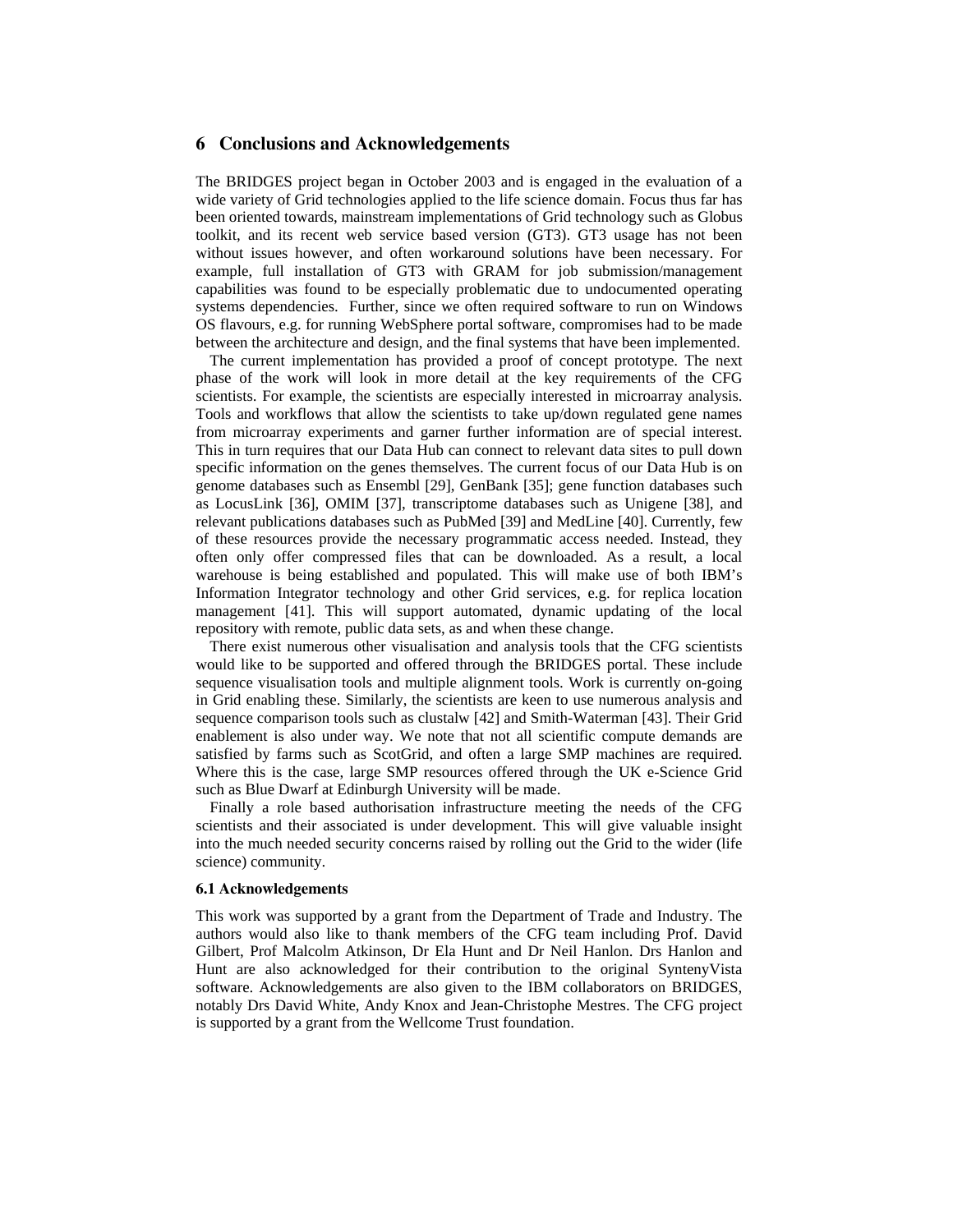## **References**

- 1. Cardiovascular Functional Genomics project,<http://www.brc.dcs.gla.ac.uk/projects/cfg/>
- 2. BioMedical Research Informatics Delivered by Grid Enabled Services (BRIDGES), [www.brc.dcs.gla.ac.uk/projects/bridges](http://www.brc.dcs.gla.ac.uk/projects/bridges)
- 3. Open Grid Service Architecture Data Access and Integration project (OGSA-DAI), [www.ogsadai.org.uk](http://www.ogsadai.org.uk/)
- 4. IBM Information Integrator, [http://www3.ibm.com/solutions/lifesciences/solutions/Information Integrator.html](http://www3.ibm.com/solutions/lifesciences/solutions/discoverylink.html)
- 5. E-Science Security Roadmap: Technical Recommendations v0.5, UK e-Science Security Task Form, draft executive summary v0.51
- 6. ITU-T Rec. X.509 (2000) | ISO/IEC 9594-8 The Directory: Authentication Framework
- 7. C Adams and S Lloyd (1999), Understanding Public-Key Infrastructure: Concepts, Standards, and Deployment Considerations, Macmillan Technical Publishing.
- 8. Adams, C., Lloyd, S. (1999). "Understanding Public-Key Infrastructure: Concepts, Standards, and Deployment Considerations", Macmillan Technical Publishing, 1999
- 9. Austin, T. "PKI, A Wiley Tech Brief", John Wiley and Son, ISBN: 0-471-35380-9, 2000
- 10. Grid Security, <https://forge.gridforum.org/projects/sec>
- 11. L Pearlman, et al., A Community Authorisation Service for Group Collaboration, in Proceedings of the IEEE 3rd International Workshop on Policies for Distributed Systems and Networks. 2002.
- 12. M Thompson, et al., Certificate-Based Access Control for Widely Distributed Resources, in Proc 8th Usenix Security Symposium. 1999: Washington, D.C.
- 13. VOMS Architecture, European Datagrid Authorization Working group, 5.9.2002.
- 14. Steven Newhouse, Virtual Organisation Management, The London E-Science centre, <http://www.lesc.ic.ac.uk/projects/oscar-g.html>
- 15. D. Chadwick and A. Otenko. The PERMIS X.509 role based privilege management infrastructure, in Proceedings of the Seventh ACM Symposium on Access Control Models and Technologies, Monterey, California, USA. 2002.
- 16. Privilege and Role Management Infrastructure Standards Validation project [www.permis.org](http://www.permis.org/)
- 17. P Hallem-Baker, E Maler, Assertions and Protocol for the OASIS Security Assertion Markup Language (SAML), OASIS, SAML 1.0 Specification. 31 May 2002. http://www.oasisopen.org/committees/security/#documents
- 18. I. Denley and S.W. Smith, Privacy in clinical information systems in secondary care. British Medical Journal, 1999. 318: p. 1328-1331.
- 19. Platform for Privacy Preferences (P3P) Project, W3C,<http://www.w3.org/P3P/>
- 20. Data Access and Integration Services working group <https://forge.gridforum.org/projects/dais-wg>
- 21. Global Grid Forum, [www.ggf.org](http://www.ggf.org/)
- 22. Grid Data Service Specification,
- https://forge.gridforum.org/docman2/ViewCategory.php?group\_id=49&category\_id=517
- 23. Apache web site, [www.apache.org](http://www.apache.org/)
- 24. Web Security Standards, [http://www.oasis-open.org/committees/documents.php?wg\\_abbrev=wss](http://www.oasis-open.org/committees/documents.php?wg_abbrev=wss)
- 25. UK e-Science Engineering Task Force, www.grid-support.ac.uk/etf
- 26. GridSphere Portal, [www.gridsphere.org](http://www.gridsphere.org/)
- 27. Commodity Grid toolkit, www-unix.globus.org/cog
- 28. An Overview of Methods for Quantitative Trait Loci (QTL) Mapping, Lab of Statistical Genetics, Hallym University

[http://bric.postech.ac.kr/webzine/content/review/indivi/2002/Aug/1\\_08\\_index.html](http://bric.postech.ac.kr/webzine/content/review/indivi/2002/Aug/1_08_index.html)

- 29. EMBL-EBI European Bioinformatics Institute, http://www.ebi.ac.uk/ensembl/
- 30. Sun WebStart Technology,<http://java.sun.com/products/javawebstart/>
- 31. Basic Local Alignment Search Tool (BLAST),<http://www.ncbi.nlm.nih.gov/Tools/>
- 32. ScotGrid, [www.scotgrid.ac.uk](http://www.scotgrid.ac.uk/)
- 33. Maui Job Scheduler,<http://www.supercluster.org/maui/>
- 34. Open Portable Batch System, [www.openpbs.org](http://www.openpbs.org/)